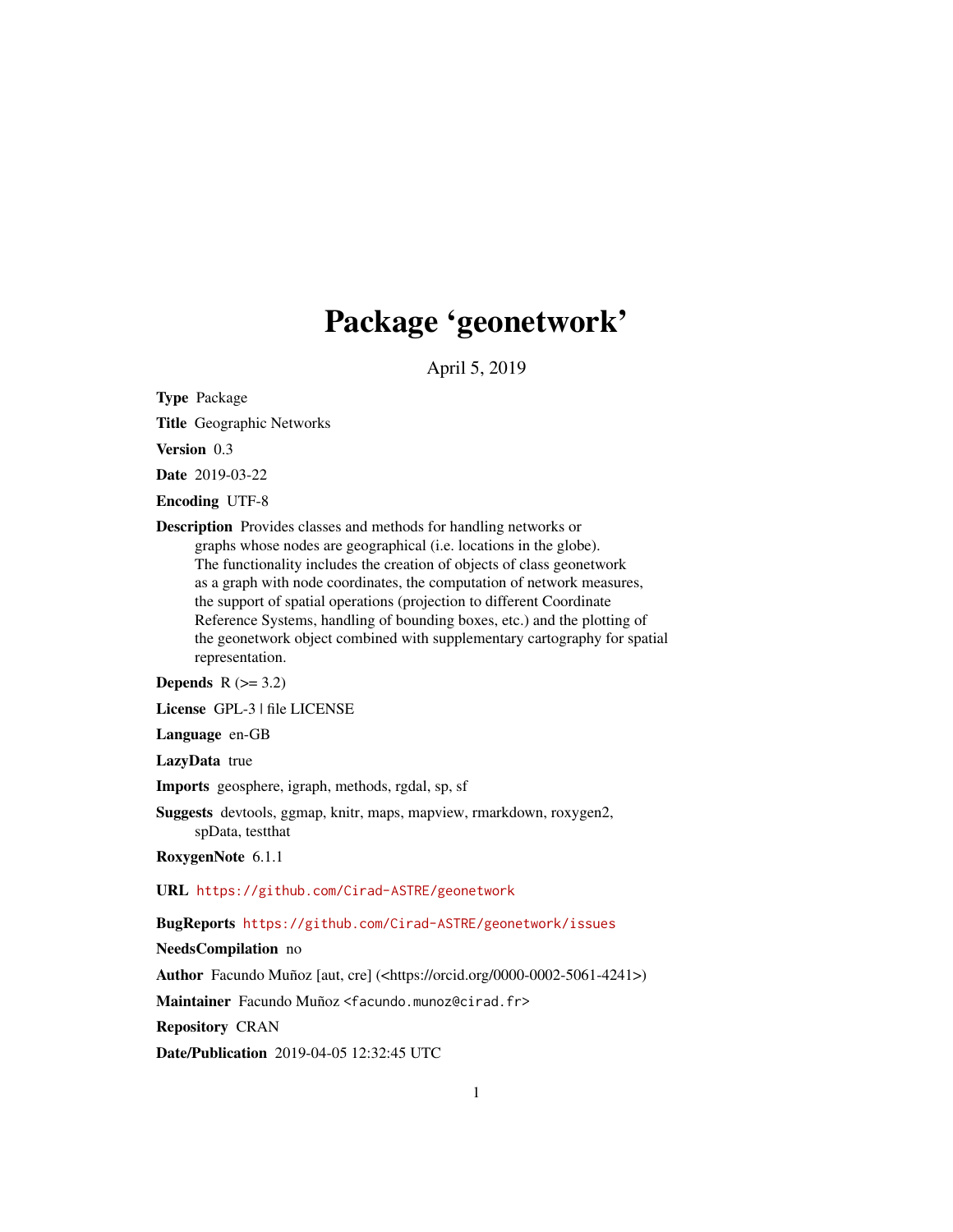### <span id="page-1-0"></span>R topics documented:

#### **Index** [4](#page-3-0)

<span id="page-1-1"></span>

eurodist *Distances between 21 European cities*

#### Description

A geonetwork object representing a full graph of 21 European cities with edges weighted by distance in km.

#### Usage

eurodist

#### Format

geonetwork.

#### Source

Distances (in km) between 21 European cities are taken from [eurodist](#page-1-1). Coordinates of the cities were obtained with [geocode](#page-0-0).

geonetwork *Create geographic networks*

#### Description

Create an igraph object with geospatial attributes for the nodes.

#### Usage

```
geonetwork(edges, nodes, directed = TRUE,
 CRS = sp::CRS("+proj=longlat"))
```
#### Arguments

| edges    | data.frame. Edges list and attributes. See Details.                |
|----------|--------------------------------------------------------------------|
| nodes    | data.frame. Nodes list and attributes. See Details.                |
| directed | logical. Default is to build a directed graph.                     |
| CRS.     | CRS object. Coordinate Reference System, as built by function CRS. |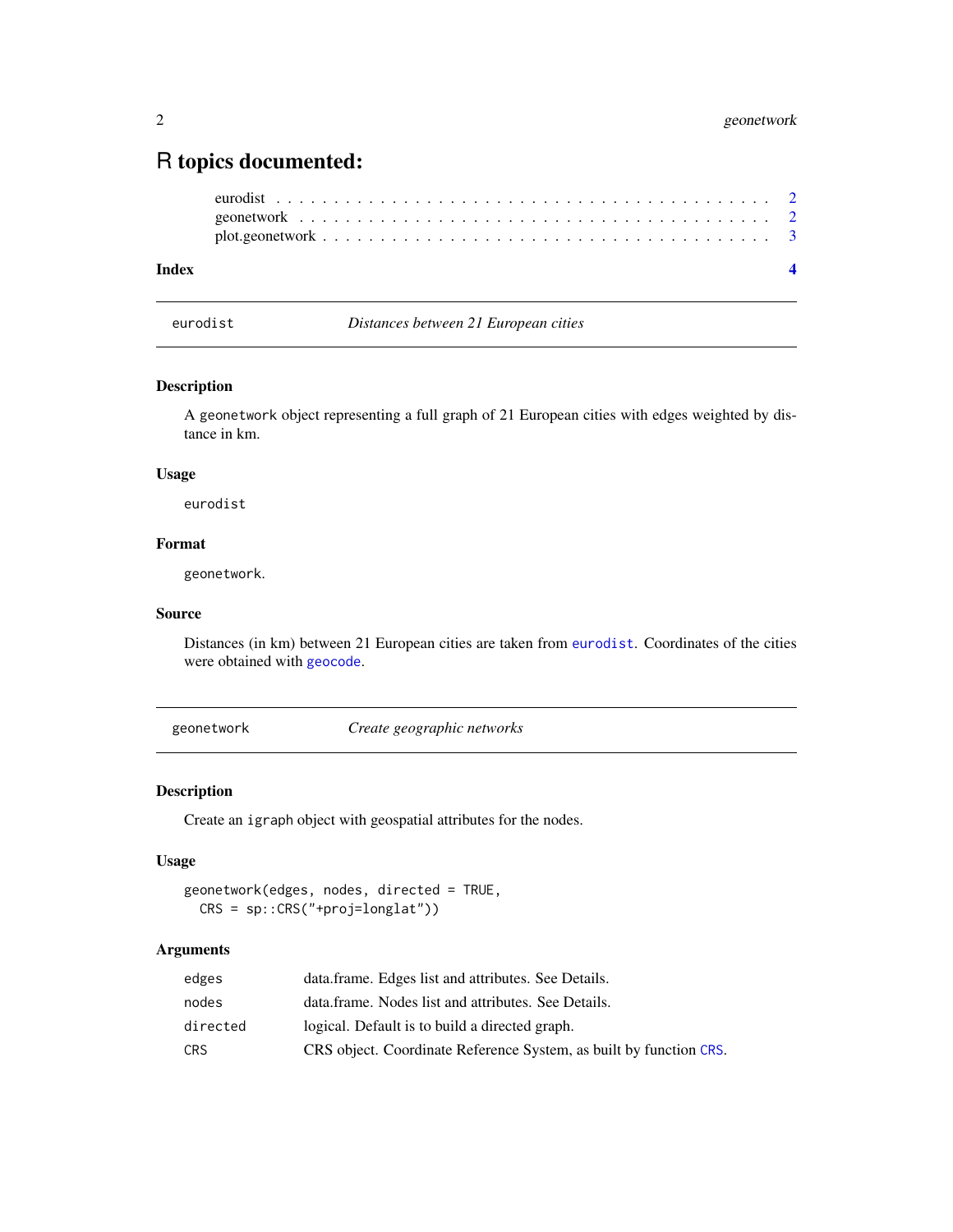#### <span id="page-2-0"></span>plot.geonetwork 3

#### Details

The first two columns in edges must be character or factor, and match the node names in the first column of the nodes data.frame. The third column, if any, will be used as edge weights. The remaining columns will be used as additional edge attributes.

The first column in nodes must be character or factor and provide node names or labels, not necessarily unique. Columns 2 and 3 must be numeric coordinates in the Coordinate Reference System specified in CRS.

#### Value

An object of class geonetwork, which also inherits from igraph.

#### Examples

```
e \leq - data.frame(from = c("A", "A"), to = c("B", "C"))
n \leq - data.frame(id = LETTERS[1:3], x = c(0, 0, 1), y = c(0, 1, 0))
geonetwork(e, n)
```
plot.geonetwork *Plot a geonetwork*

#### Description

Plot one or more attributes of a geonetwork on a map

#### Usage

```
## S3 method for class 'geonetwork'
plot(x, y, \ldots)
```
#### Arguments

|          | Object of class geonetwork.               |
|----------|-------------------------------------------|
|          | Ignored.                                  |
| $\cdots$ | Further specifications passed to plot_sf. |

#### Examples

```
plot(eurodist, axes = TRUE, type = "n")
plot(sf::st_geometry(spData::world), col = "lightgray", add = TRUE)
plot(eurodist, axes = TRUE, add = TRUE)
```